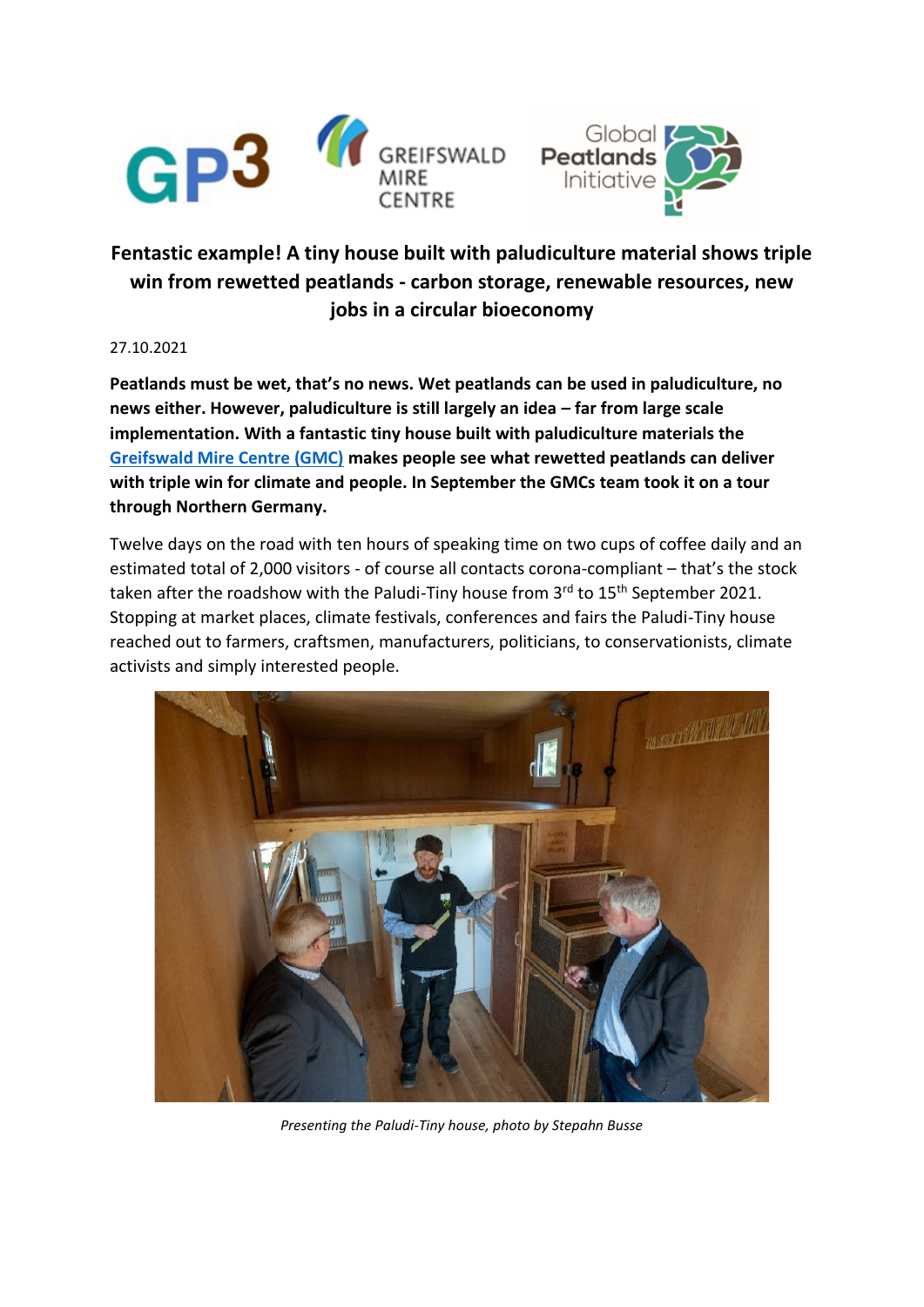

*Paludi-Tiny house with visitors at a field-day, photo by Philipp Schroeder*

Since tiny houses are trending, the GMC and the compan[y Moor and more](https://moor-and-more.de/) teamed up and translated 'small but beautiful' into 'tiny and fentastic'. A multi-purpose tiny house was built, which can serve as a holiday home, a temporary office or an artists' residence. The tiny format stands for a conscious way of living with reduced space, costs, consumption of energy and other resources – and reduced emissions. With a tiny exhibition on its outside and the building materials visible on and in the inner walls, floor and furniture the Paludi-Tiny house shows the Paludi-Plus: building materials produced by a handful of paludiculturepioneering manufacturers. Reeds can be found on the roof and walls and in the walls for sound and heat insulation. Cattail is used in boards and as blow-in insulation. There is alder in the wall and floor panels as well in the kitchen furniture. Last but not least, wet meadow grass fibres also serve as insulation but – pressed into boards without any adhesive – it's used for stylish interior furniture as well!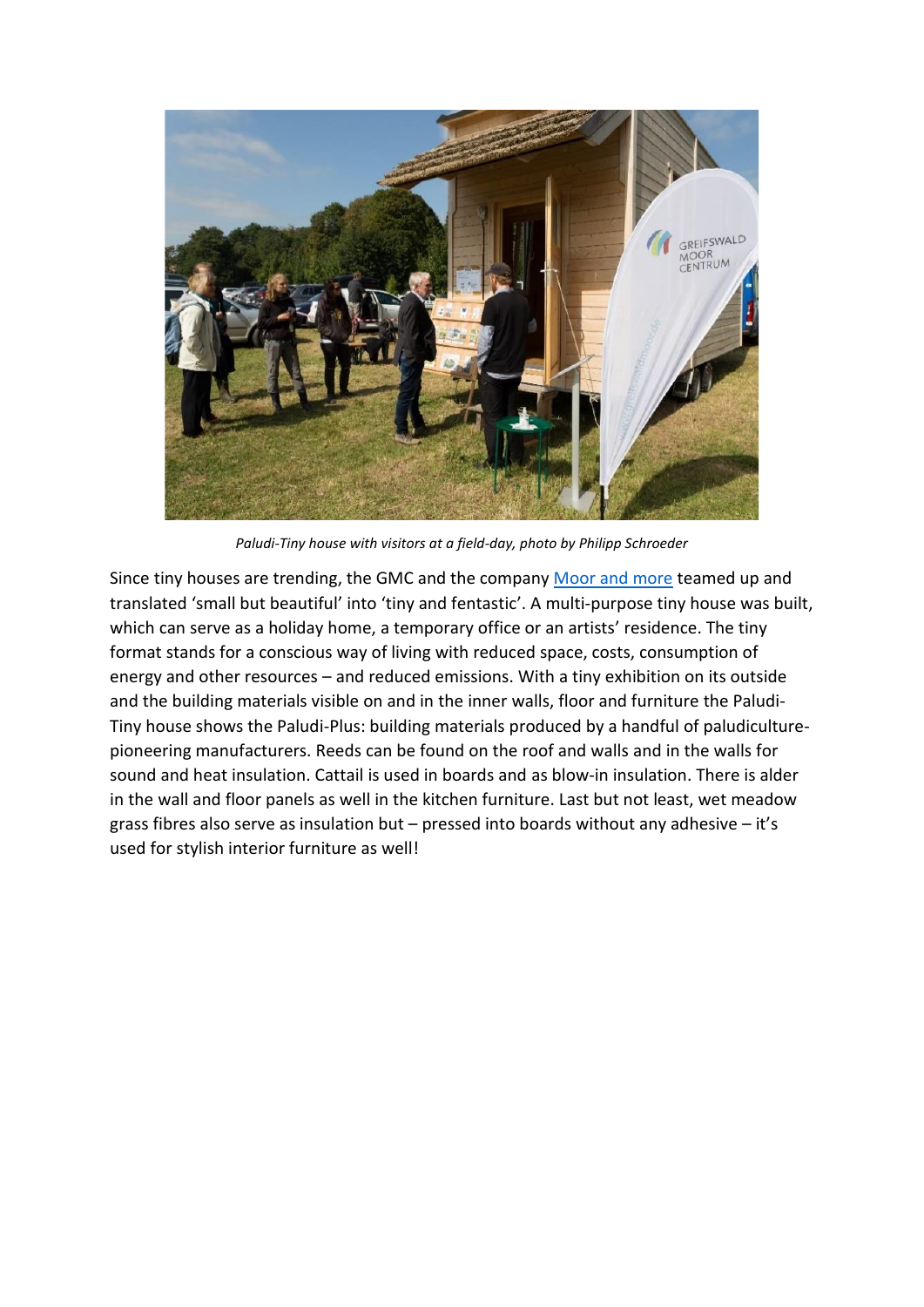

*Paludi Tiny-house on tour, Photo by Torsten Galke*

The feedback received during the roadshow made it very clear that **The Paludi-Tiny House** is an excellent vehicle to transport the message of #Peatlandsmustbewet and that #PeatlandsMatter for our sustainable futures. Wet peatlands are essential for fighting and adapting to the climate crisis, for clean water, protecting us from flooding and droughts as well as being crucial for rural livelihoods. Depicting the situation of peatlands in Mecklenburg-Vorpommern, where the tiny house was built, as an example was catching the visitors' eyes and ears. In this federal state alone, 13% of the land area is covered by peatlands, which is around 270,000 ha, but they are largely drained and converted for monocultural large-scale industrial agriculture. These areas are hotspots for greenhouse gas emission – they contribute 30% to total greenhouse gas emissions of the federal state. Some 85,000 hectares, though, are principally suitable for growing cattails, which can have a productivity of 20 tonnes of dry matter per hectare per year. A cattail area of around 30 hectares would suffice to supply enough raw material for the continuous production of a manufacturer of building and insulation boards in the short to medium term. Due to the specific properties of cattails, energy consumption and thus  $CO<sub>2</sub>$  emissions during processing can be reduced compared to the production of similar building and insulation materials. Not to forget about the multiple benefits of rewetted and cultivated wet areas: a plus for biodiversity, the regulation of micro climate and buffering extreme weather. Building from paludiculture material could easily be scaled up with a clear political framework and sufficient funding. These must now be set on national, EU and international level – for example by the next German government currently in preparing the new coalition agreement.

Dianna Kopansky Global Peatlands Coordinator from UNEP says: "*Paludi tiny-house is an ingenious project that shows how building with paludiculture materials can be repicated on a larger scale. The Paludi tiny-house is perfect for this moment as it reflects people's desires to live more sustainably, with style and making a personal climate impact that is far from tiny! Paludiculture materials are also suited for larger homes and vacation getaways not only across Germany but across the world"*.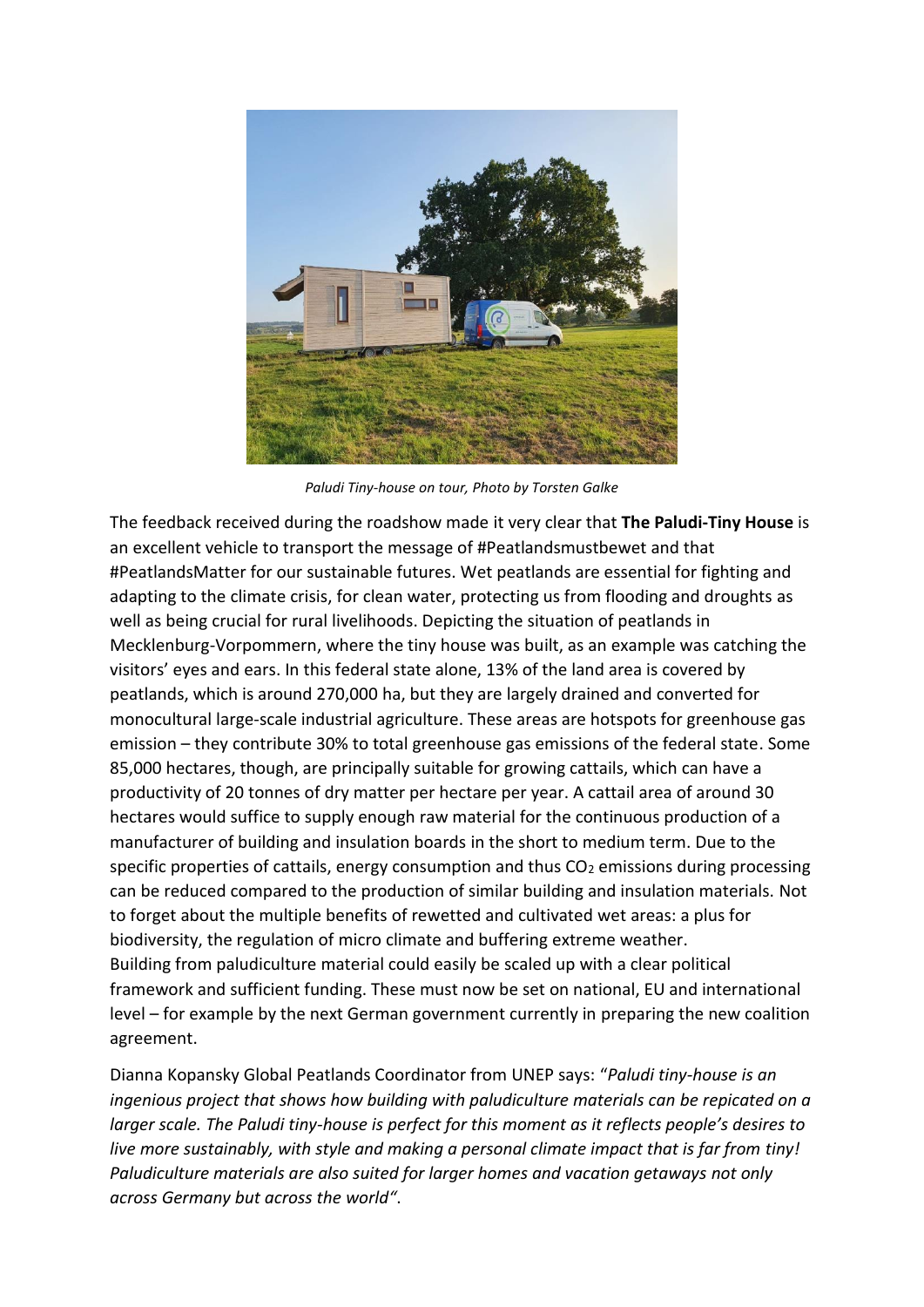## **Info box Paludiculture:**

Paludiculture is a term to describe the sustainable use of wet and rewetted peatlands derived from Latin *palus* (swamp) and *cultura* (cultivation, agriculture). A high water level on formerly drained areas stops further emissions and prevents further degradation and subsidence of the soil. Reeds, cattails, sedges, alder, peat moss and other plants can be grown here. They can be used for building materials, substrates in horticulture, for combustion or fodder. Their cultivation, utilisation and recycling can create a circular economy with new green and meaningful jobs in rural areas.

The roadshow was financed by [Wissenschaft im Dialog](https://www.wissenschaft-im-dialog.de/) and implemented within the project [MoKli.](https://www.moorwissen.de/de/paludikultur/projekte/mokli/index.php)

### **For more information see:**

Paludi-tiny house - [a demonstrator for climate friendly building materials](https://mowi.botanik.uni-greifswald.de/doc/aktuelles/veranstaltungen/rrr2021/downloads/beitraege/RRR2021_3.1.C_Nordt_Poster.pdf) (poster presentation)

[Visit the Paludi-Tiny House](https://www.youtube.com/watch?v=jnlCO10ttuQ&list=PL_wfoErl3pcpXKyyHEIcukTU6jBPQDB95&index=5) (film)

[The Paludi-tiny house on roadshow](https://www.moorwissen.de/de/paludikultur/imdetail/umsetzungsbeispiele/paluditinyhouse/tourtage.php) – a diary (website German only)

### [Greifswald Mire Centre](https://www.greifswaldmoor.de/) (website)

*This release is part of the Global Peat Press Project (GP3) campaign, bringing together international partners to highlight the importance of peatlands as vulnerable but valuable ecosystems. It is a coordinated media campaign from the UNEP's Global Peatlands Initiative (GPI) and the North Pennines AONB Partnership to promote the UN Decade on Ecosystem Restoration (2021-2030) and toward the UNFCCC COP 26 through the work of organisations throughout Europe and beyond.* 

*A relay of stories from peatland projects worldwide started with the UK as the host of the upcoming United Nations Climate Change Conference, COP26, taking place in Glasgow in November. The relay has already featured the North Pennines AONB, the Care-Peat project in Belgium, NUI Galway, five EU transnational projects (Carbon Connects, Care-Peat, DESIRE, LIFE Peat Restore, and CANAPE), Bax & Company who straddle the UK, Spain and The Netherlands, The Lancashire Wildlife Trust, The GPI and EUROSITE Peatlands Social Media Campaign, NABU, Moors for the Future Partnership, Metsähallitus with its Hydrology LIFE Project, Natural Resources Wales and the LIFE Welsh Raised Bogs Project, Community Wetlands Forum and Landscape Finance Lab, Geospatial Insight-Terra Motion, Green Restoration Ireland Coop (GRI), a major restoration effort in Belarus recognized by the Ministry of Natural Resources and Environmental Protection of the Republic of Belarus, The Lancashire Wildlife Trust, UNEP's World Conservation Monitoring Centre, Conservatoires d'Espace Natureles (CER), Peatland ACTION Cairngorms National Park, and now the baton has landed in Germany.* 

*Join us - share, learn, inspire, experience and act for peatlands, people and the planet. Follow and share using #PeatlandsMatter and #GenerationRestoration*